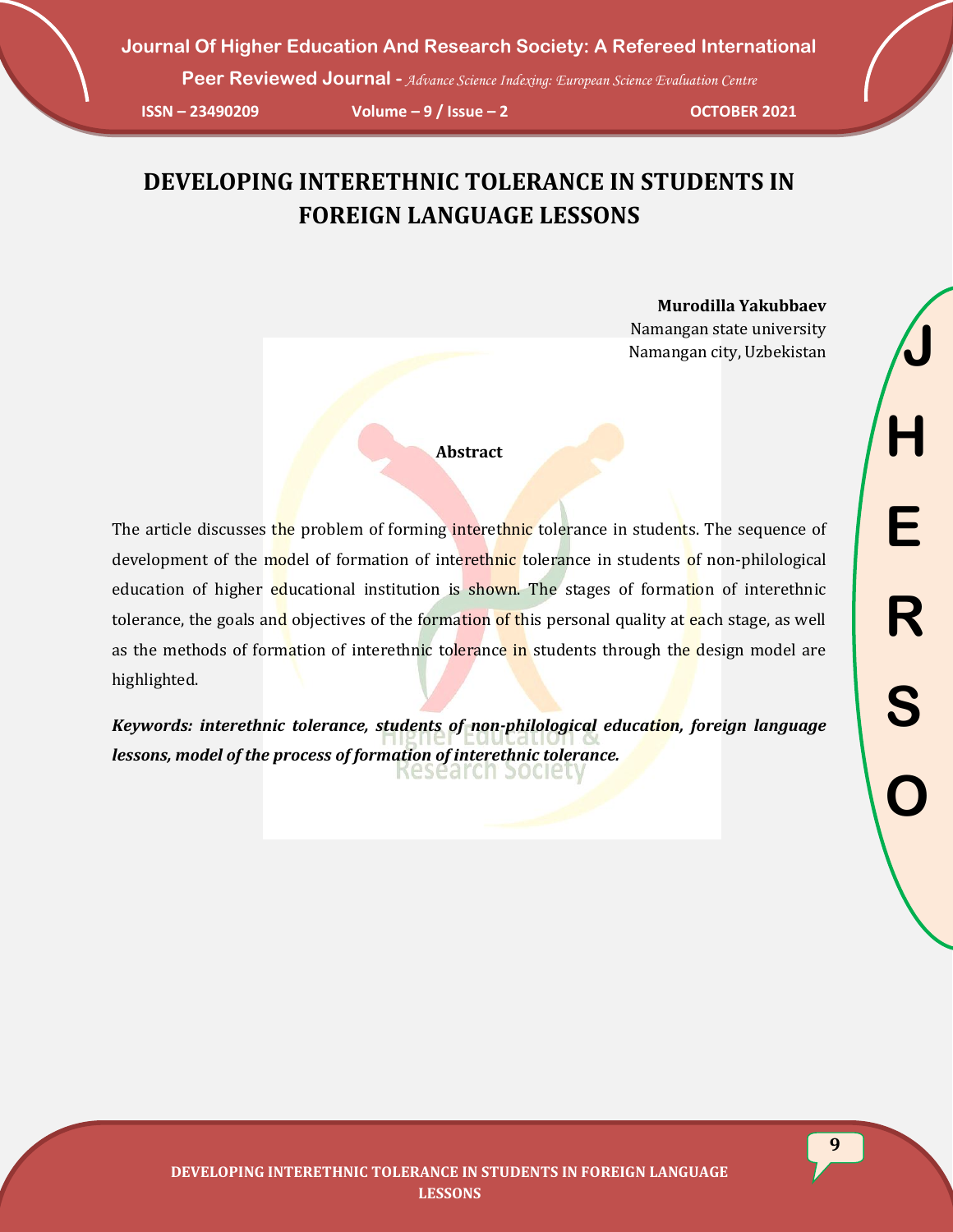**Peer Reviewed Journal -** *Advance Science Indexing: European Science Evaluation Centre*

**ISSN – 23490209 Volume – 9 / Issue – 2 OCTOBER 2021**

## **DEVELOPING INTERETHNIC TOLERANCE IN STUDENTS IN FOREIGN LANGUAGE LESSONS**

- **Murodilla Yakubbaev**

oday, higher education faces the task of modern-innovative education from traditional<br>
education and the creative use of ethnopedagogical methods in the educational process.<br>
The education system should be aimed at ensurin education and the creative use of ethnopedagogical methods in the educational process. The education system should be aimed at ensuring the historical continuity of generations, the preservation, dissemination and development of national culture, as well as a careful approach to the historical and cultural heritage of the Uzbek people.

Unfortunately, we encounter some students who do not know their native language, history and culture of their people, national traditions, and customs. Therefore, it is very important to acquaint students with the spiritual heritage, cultural riches, historical objects of the people, to form a constant interest in it, to awaken a sense of patriotism, to learn about the talented and wise ancestors of the native people.

The Action Strategy for the Further Development of the Republic of Uzbekistan states that "Education of physically healthy, mentally and intellectually developed, independent-minded, loyal to the Fatherland, strong outlook on life, deepening democratic reforms and increasing their social activity in the development of civil society" [The Decree of the President of the Republic, 2017] were identified as priorities. This requires the improvement of the content, principles and models of the formation of interethnic tolerance in non-philological students on the basis of **Research Society** anthropological approaches.

In 1995, the General Conference of UNESCO adopted the "Declaration of Principles of Tolerance", which, along with 185 countries, adheres to this declaration. At the same time, the declaration calls for the prevention of racial, national, linguistic and religious violence that threatens the peoples of the world, and encourages people of different nationalities to live in peace. The document emphasizes that tolerance is a virtue that allows peace to be achieved, allowing the culture of war to be replaced by a culture of peace. Tolerance is expressed as a form of mutual respect, understanding of the richness and diversity of national cultures, national identity and self-expression. Tolerance means abandoning bigotry, human rights and adhering to internationally recognized social norms [Saidov, A. 1999].

In the dictionary of pedagogical terms, tolerance is "Tolerance - tolerance for the lifestyle, behavior, habits, feelings, opinions, ideas and beliefs of others" [Djurayev R. 2008].

**J**

**H**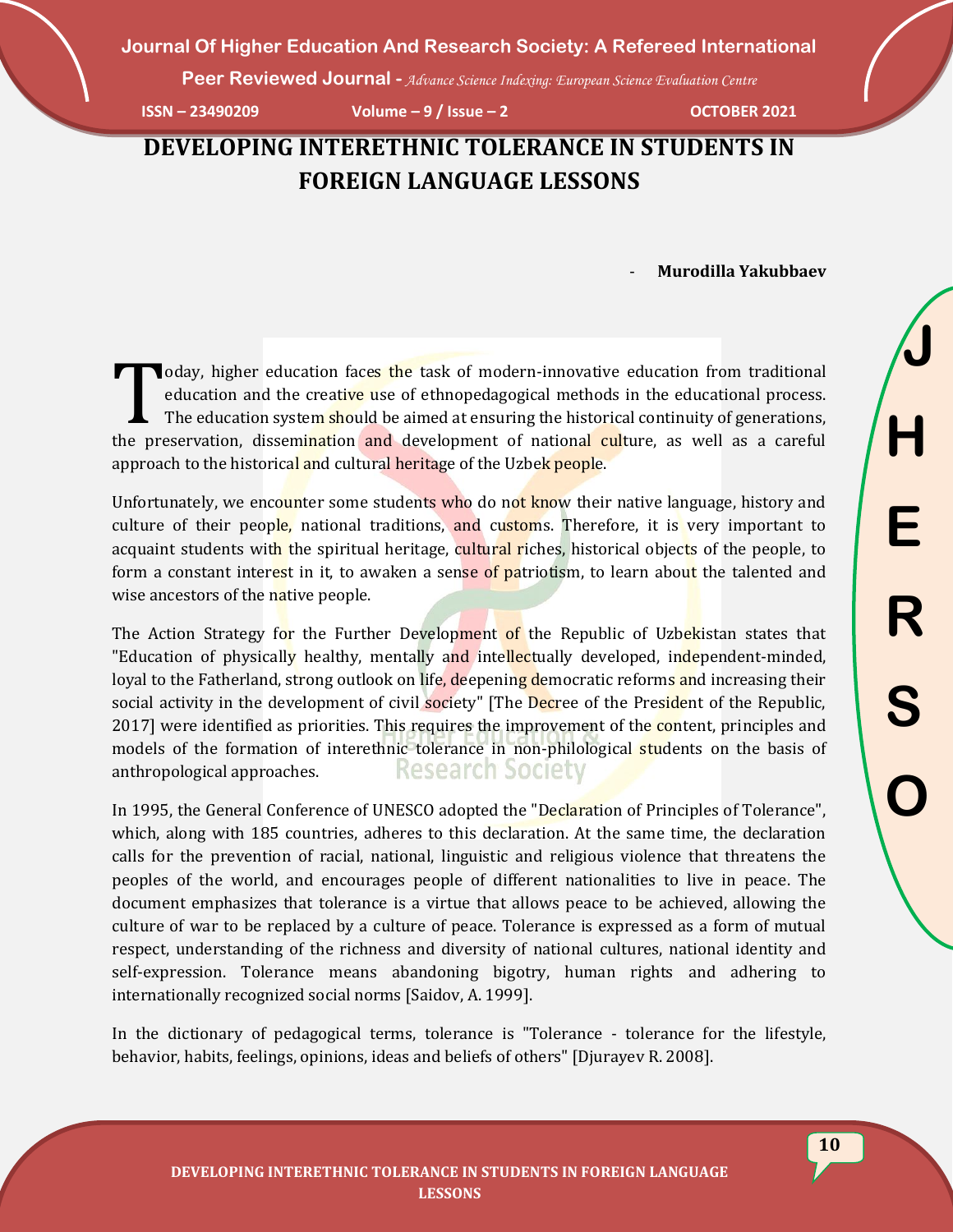**Peer Reviewed Journal -** *Advance Science Indexing: European Science Evaluation Centre*

**ISSN – 23490209 Volume – 9 / Issue – 2 OCTOBER 2021**

In the explanatory dictionary of the Uzbek language, "Tolerance is a broad, open approach to the issue" [Mirzaev T.]. In the Glossary of Basic Concepts of Spirituality, "Tolerance is a concept that refers to people who are kind, caring, generous, generous, and have such spiritual qualities [Sultonov Kh. 2010].

In the process of globalization, many nations enter into interactions, and this creates a need for the formation of interethnic tolerance. This means that there is a certain interdependence and relationship based on respecting, understanding, acknowledging and accepting others. At the same time, people of different nationalities and religions share spiritual values, ideas and experiences. Interethnic tolerance is understood as a multifaceted phenomenon and an active virtue of life, openness, willingness to communicate with people of different nationalities, respect for any other values, norms, lifestyle, behavior, customs, feelings, thoughts, ideas, beliefs is to reach. It is a human quality that is manifested in an understanding of the diversity of the world, respect, empathy, and the pursuit of positive interactions between different nations.

We see interethnic tolerance not only as an individual quality but also as a value orientation. It is a way to achieve the dignity of every human being, regardless of their origin, the inviolability of every individual, the humane coexistence of people of different nationalities. Interethnic tolerance is becoming an ideal, very important quality for both the modern individual and society as a whole. Orientation to respect values is an expression of a person's readiness to interact with other nations. This helps to overcome noise, anxiety, fear, low self-esteem and ensures the development of a person's best qualities. Interethnic tolerance is a principle of human life aimed at respecting values [Judy E.U. 2008].

"Development of prenatal origin of the term" technical subjects and then do what purports to predict the implementation of the other. A modern interpretation of the design process to create a draft of the proposed facility. For the first time V.P.Bespalko designing pedagogy is running as an independent issue. It was designed to create educational projects as a pedagogical activity. His pedagogical design objects, according to the teaching process, teaching situations and educational systems, which are the object of pedagogy largest design [Bespalko V.P. 1989].

Design as a phenomenon is the activity of transforming natural phenomena into artificial objects and processes that meet human needs, as well as creating ideas about an object that does not yet exist.

While designing the process of formation of ethnic tolerance characteristics of young students are taken into account. The growth of adolescence, self-awareness, personal reflection, selfdetermination is characterized by a desire to expand the range of interests (L.I.Bojovich, L.S.Vygotskiy, A.V.Petrovskiy). Adolescence is the period of self-consciousness is characterized by the understanding of their individual characteristics. This teenage self to show our appreciation.

The person, his inner world becomes the object of students' deep understanding of the reality around them. It is an increase in self-awareness, appreciation of the spiritual and psychological qualities of the individual, an increase in interest in his own life, an increase in the desire to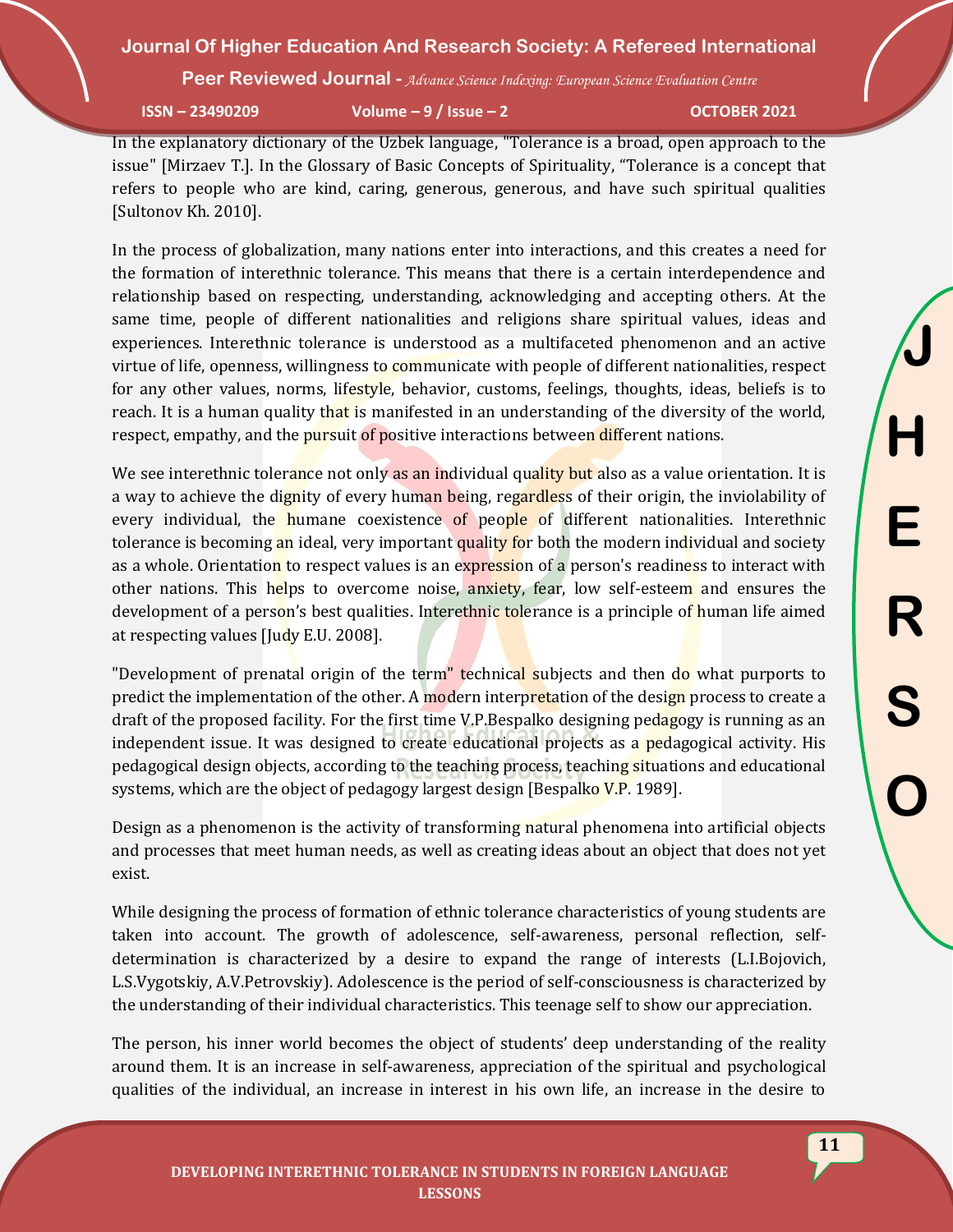**Peer Reviewed Journal -** *Advance Science Indexing: European Science Evaluation Centre*

**ISSN – 23490209 Volume – 9 / Issue – 2 OCTOBER 2021**

compare him with other individuals [Kruteckij V.A., Lukin N.S. 1965]. Based on this, the interethnic tolerance of students of non-philological education helps to form an original idea about themselves and representatives of different nationalities. At this age, students have a strong desire for a certain independence, self-esteem, a sharp reaction to the growing criticism of them by adults. Students should develop initiative, cheerfulness and similar qualities. Students not only friends, but also with their peers and decide cases [Kruteckij V.A., Lukin N.S. 1965]. Students conduct culture issues to be addressed. A new system for assessing the behavior and personality of an individual with a different hierarchy of ethical requirements has been developed.

The formation of personality traits, according to a number of scholars, is a holistic process of creating a model for the formation of interethnic tolerance in students of the non-philological direction, when emotional perception, processing in the mind and the formation of a certain situation for itself occurs as a result of mental activity.

In the process of formation of interethnic tolerance as a **personal** quality in students, the state structure and dynamic structure of the pedagogical process are considered in a separate sequence, which allows considering the changes that lead to quantitative and qualitative changes in personality, its qualities and integrative features [Ilin V.S. 1984].

The basis of the process of formation of interethnic tolerance in students is: the use of various methods, forms, technical means (discussions, trainings, project method, problem situations, action games, etc.) as a tool included in the system of integrated personal development;

the use of knowledge and the formation of skills and relationships that ensure positive interactions with people of different nationalities in different walks of life.

Designing a model of the process of formation of interethnic tolerance in students begins with consideration of the purpose of the pedagogical process. V.S.Ilin educational purposes, according to the theory of the structure of the hierarchy, the person should reflect the origin and objectives, its integration with logical and should reflect the level of development of the property [Ilin V.S. 1984].

The development of a model of the process of formation of interethnic tolerance is aimed at increasing the level of integrity and formation of interethnic tolerance in students. This is due to the specific stages of the process that lead to changes in personality traits and the complexity of the goals and means of personal development of the transition from one part to another [Serikov V.V. 1994].

The process of designing the formation of interethnic tolerance in students is based on an axiological approach that helps to establish the primacy of universal values.

In terms of this approach, interethnic tolerance is part of a system of values that allows it to take shape. It is a process that regulates human relationships and is based on the assimilation of socio-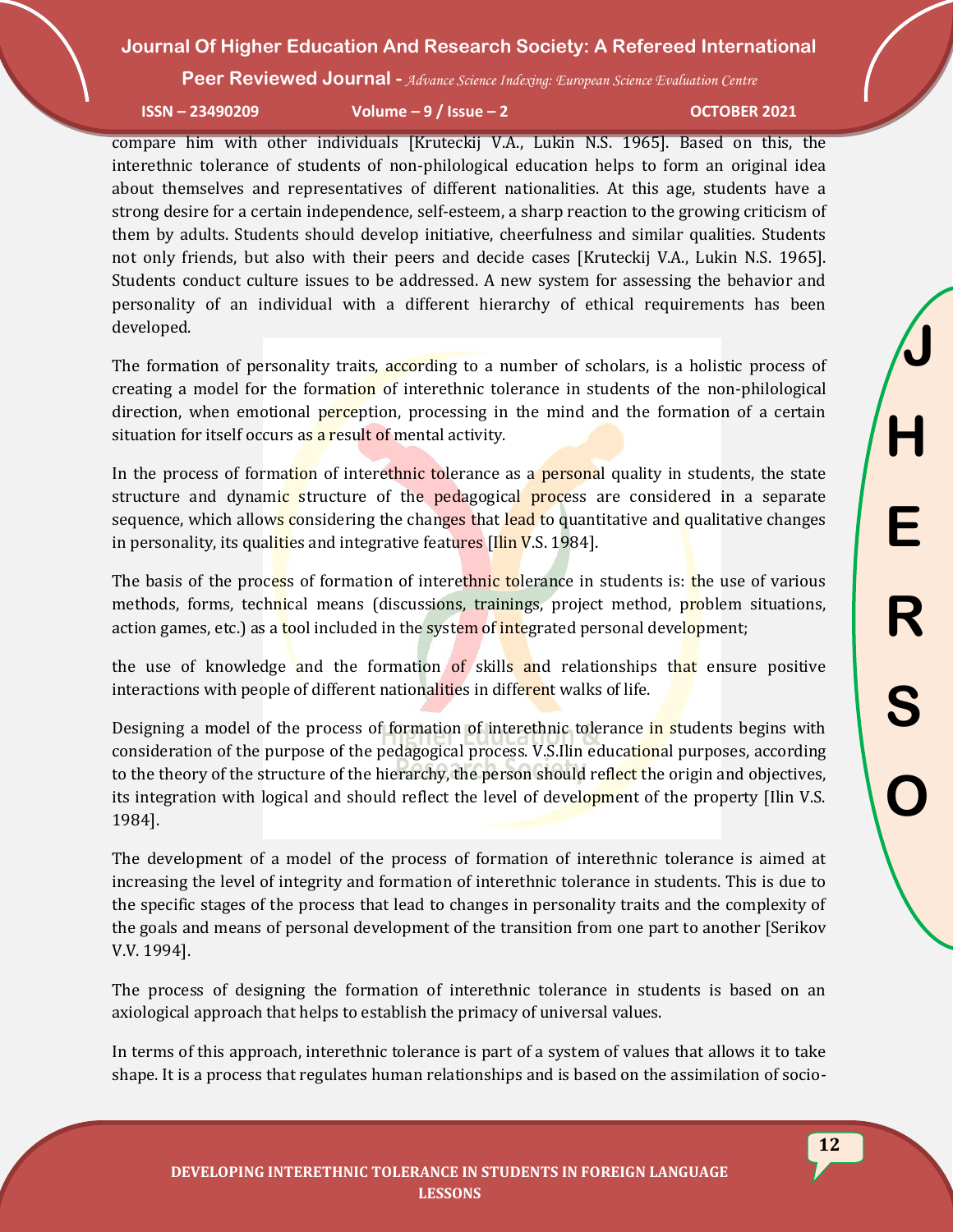**Peer Reviewed Journal -** *Advance Science Indexing: European Science Evaluation Centre*

**ISSN – 23490209 Volume – 9 / Issue – 2 OCTOBER 2021**

cultural values (empathy, help, compassion, cooperation, etc.) [Kirjakova A.V. 2011]. It is well known that each person has a unique national, social, spiritual and moral character.

The effectiveness of the axiological approach in the process of forming interethnic tolerance in students increases with the high use of the axiological potential of the individual.

Successful achievement of tolerance formation helps to solve a number of tasks:

Representatives of various ethnic relations in the field of knowledge;

This information is important for a person values, teaching self-respect and respect for the dignity of others, the ability to develop;

- students of various nationalities with a tolerant attitude to skills, as well as the skills of conflict situation;

- representatives of various ethnic groups urge strengthening the relationship between social communication skills;

- non-philological students of ethnic tolerance formation in psychological-pedagogical diagnosis to determine the effectiveness.

Inter-ethnic tolerance in the process of formation and implementation of the following requirements:

- Gradual, continuous and coherent formation of interethnic tolerance in students is provided;

- "inter-ethnic tolerance" monolithic, refers to the design and implementation of a series: the initial examination of the goals and tasks;

igher Fouca - the selection and design of the system to be implemented in the process of forming (ethnic tolerance characteristics of certain stages of itching and the formation of asset value, quality opportunities to use this system) –corresponding to the analysis of the results;

- the stages of the process towards the formation of ethnic tolerance of the students, reflecting the gradual change of tasks to resolve them, the conditions for achieving effective results.

The analysis of the research literature on the issue of ethnic tolerance efficient is one of the conditions that lead to the formation of the joint activities of the students, this means allowing certain events to demonstrate the value of the relationship was significantly determine that. To do this, different forms of extracurricular activities are used, using different methods and tools. The main aspect of their relationships and behavior will contribute to the formation of ethnic tolerance.

The effectiveness of collaborative activities as a means of shaping interethnic tolerance depends on students 'attitudes toward collaborative work, their planning, implementation, and final outcome. Collaborative activities allow students to engage in common work, to alleviate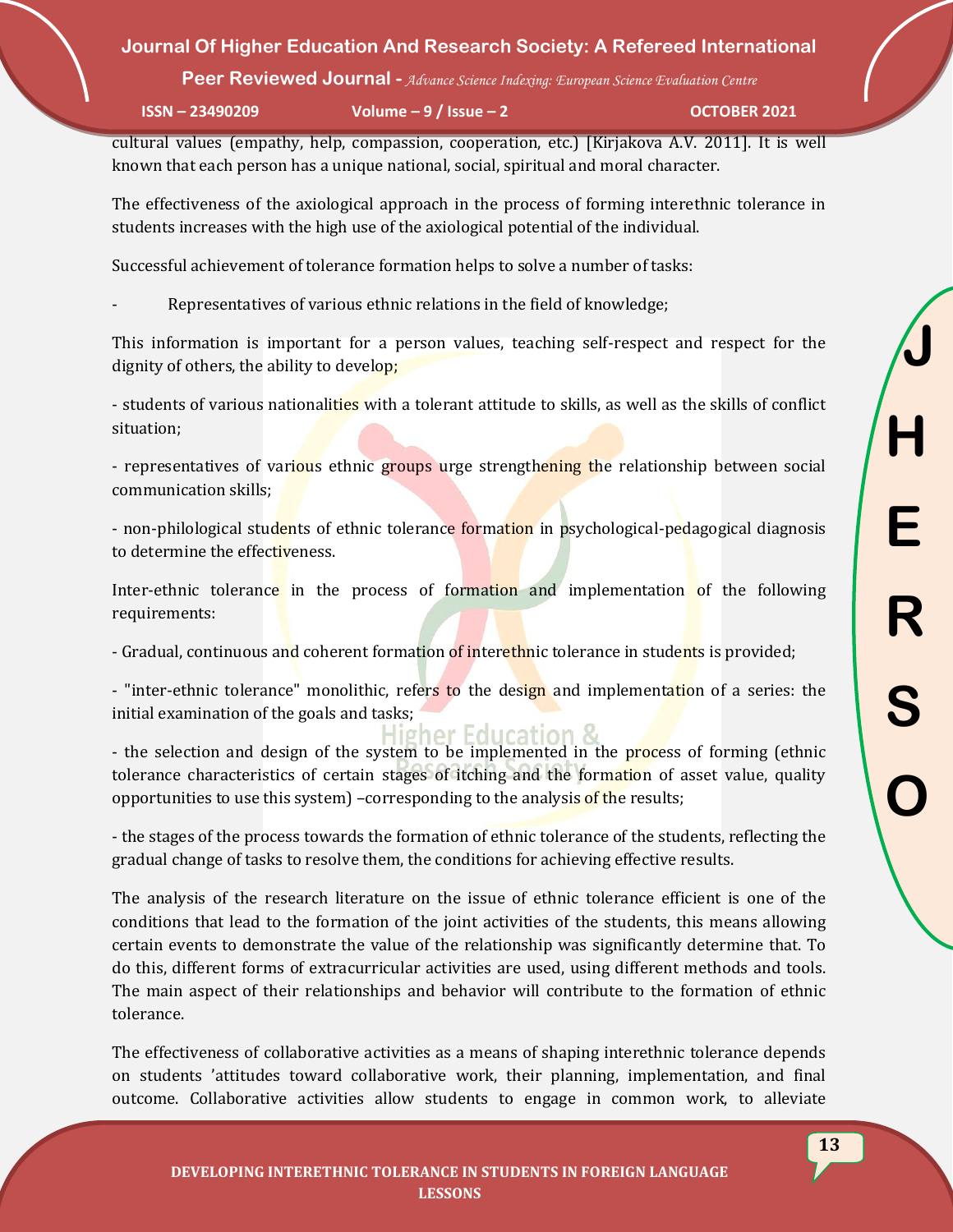**Peer Reviewed Journal -** *Advance Science Indexing: European Science Evaluation Centre*

**ISSN – 23490209 Volume – 9 / Issue – 2 OCTOBER 2021**

interpersonal conflict in relationships between young people, to identify the specific characteristics of each student, problems in relationships, behaviors.

The stages of the process of forming interethnic tolerance in students require the implementation of goals and objectives, properly selected tools needed to address specific goals or objectives.

1. The introductory period of the process of formation of interethnic tolerance in students is aimed at enriching students' personal experience, revealing the essence of interethnic tolerance, the peculiarities of the diversity of interethnic relations in the world and the problems of relations between different nationalities.

The implementation of tasks:

 $\mathbb Z$  to reveal the diversity and characteristics of the nations of the world;

**Example 2** are interest in the history of development of interethnic diversity in the region;

**The give an idea of interethnic conflicts, their causes;** 

*Eformation of a holistic view of interethnic tolerance, its types, the qualities of a tolerant person;* 

*Definement* the understanding of the need to orient students to human values in choosing the form of behaviour.

Teaching and learning methods are used to help students build interethnic tolerance:

- discussions, debates, that is, to inform students about the reasons for the specificity of national culture;

- trainings on perception and acceptance of "others" ("Dating", "Stepping into a circle", "Story on behalf of the national cuisine", etc.);

**Research Society** - gain experience through situations, trainings aimed at understanding the human values of students' daily lives;

- Games that promote a positive image of other nations in students (sports, folk games, etc.);

- Problem situations aimed at finding solutions to conflict situations in interethnic relations are identified on the basis of the analysis of psychological and pedagogical literature;

- method of comparison based on problem situations;

- joint events (organization and holding of holidays in accordance with our national traditions and customs).

As a priority form of this stage, group work of students working with elements of independent creative learning of the material on this topic is selected. This allows students to receive a variety of information not only independently, but also from classmates working in another group. It is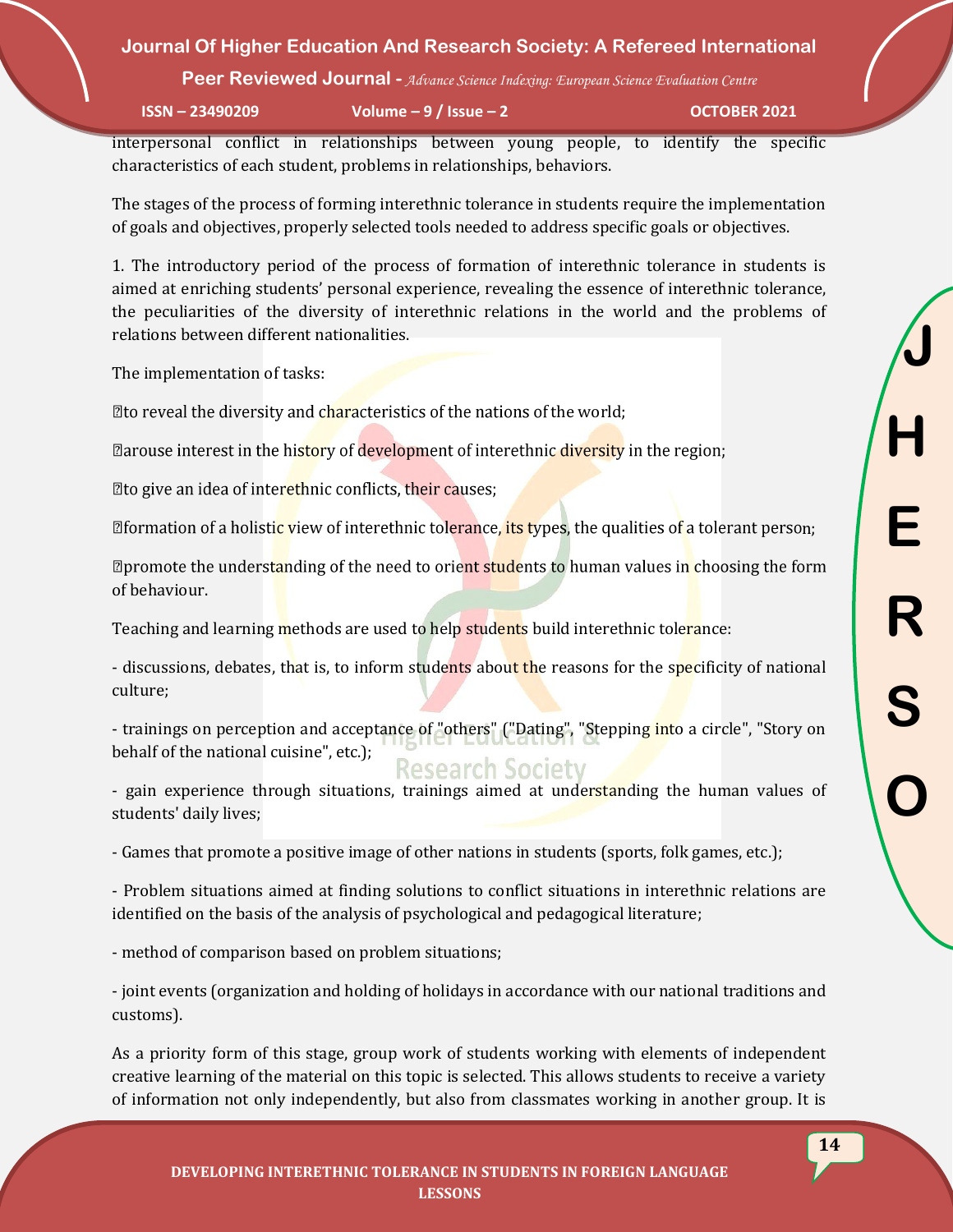**Peer Reviewed Journal -** *Advance Science Indexing: European Science Evaluation Centre*

**ISSN – 23490209 Volume – 9 / Issue – 2 OCTOBER 2021**

also an opportunity for students to check and clarify their opinions and views on the events and facts under consideration, as well as to develop skills and abilities to apply existing knowledge in collaboration with non-nationals, as well as discuss topics of interest with peers.

Empirical research methods have made it possible to determine the direction of the reflex phase.

2. The reflexive stage is necessary to gain awareness of the personal significance of the concepts learned by the students;

- creating conditions for the acquisition of knowledge;

- mastering the methods of communicative communication and cooperation in multinational cooperation.

The following tasks have been solved:

**numeral** formation of respect for representatives of different interethnic groups and religions, their cultures;

 $\mathbb Z$  to give an idea of the rules of etiquette in the interaction of different nationalities;

**Z** Development of a **positive outlook** in the field of relations between different nationalities (respect not only for their own nation, comparing the cultural characteristics of different peoples, solidarity with peoples, respect for national dignity).

The main tools in the formation of interethnic tolerance are debates, ideas and concepts, views. Discussions help to shape the ability to listen to others, to understand that different points of view exist, and to build confidence in the conflict of views that truth will be established. One of the important conditions of the discussion is transparency in the coverage of these negative events and analysis of their causes. right coucation of

Research Email communication training for the development of relations with the representatives of the ethnic group the shape of the main occupations. This form of training provides an opportunity to consider the differences in different cultures, to develop the ability to use the acquired knowledge for effective interethnic communication. Developing these skills involves performing two tasks while using the exercise.

The training allows students to learn about cultural or specific differences through a visual example by repeating situations that are interpreted differently by this or that cultural community.

• Training should provide a basis for analyzing the data obtained for later assimilation of knowledge in situations similar to those lost during the training [Krysin L.P, Diligenskij G.G. 2001].

Lesson development is a key component of educational content, which represents a system of knowledge, methods of work and values that ensure the development of interethnic tolerance.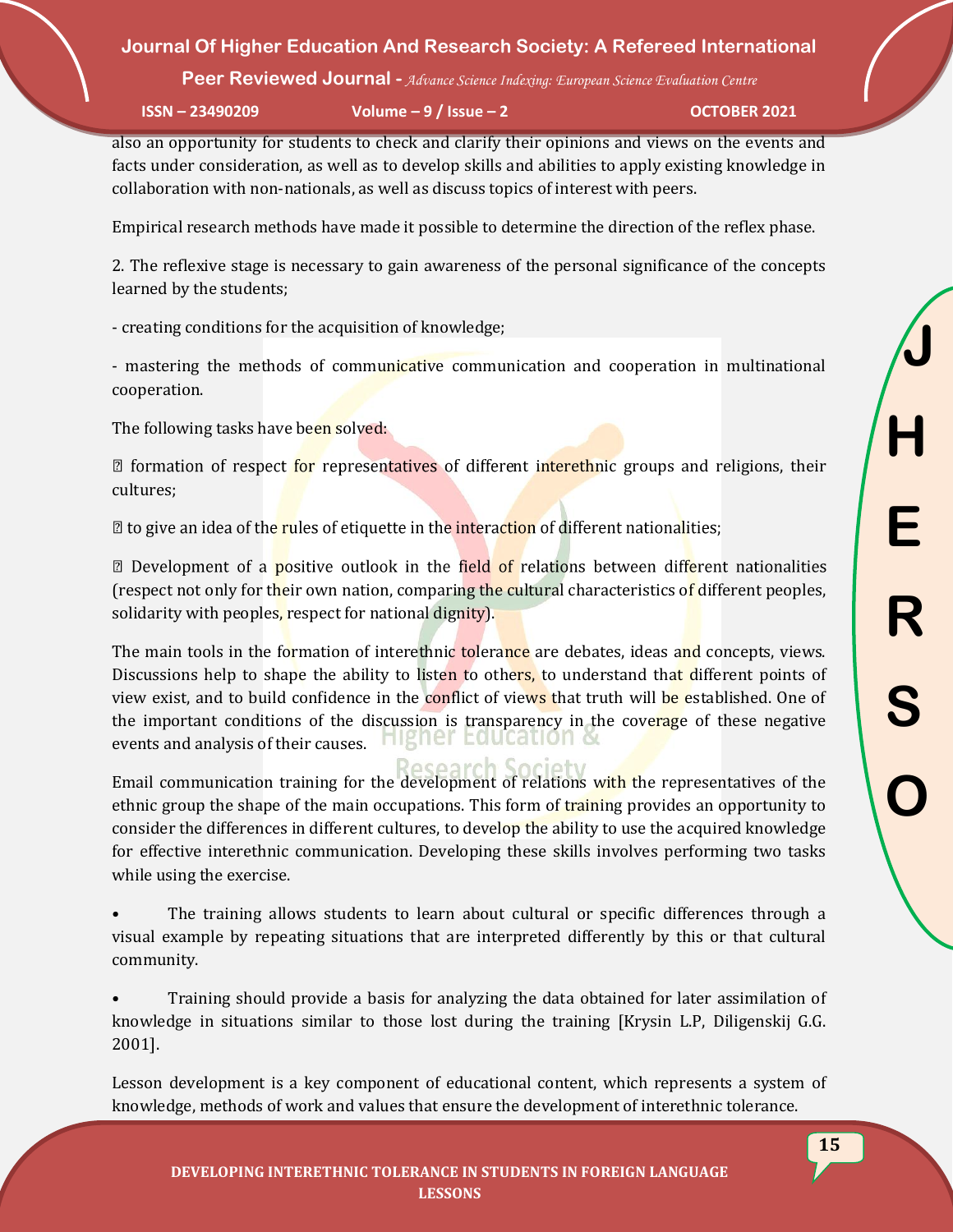**Peer Reviewed Journal -** *Advance Science Indexing: European Science Evaluation Centre*

**ISSN – 23490209 Volume – 9 / Issue – 2 OCTOBER 2021**

The application of these methods and technologies should lead students to form qualitatively new knowledge and acquire the necessary communicative skills, accumulate and systematize intercultural communication experience, which contributes to the development of selfconfidence, stimulates self-esteem and effective interethnic relations and tolerance. Should develop their competencies [Klepcova E. 2008].

3. The changing phase of the process of forming interethnic tolerance in students is aimed at increasing interethnic tolerance as a personal quality of students.

Implementing it will help solve a number of problems:

Improving their activities in mutual relations, including with other nationalities;

Actions to help resolve various conflict situations;

Organization of joint activities of youth, aimed at positive interaction of students with different nationalities.

To solve these problems, situations were chosen that represent the decision-making process in real life situations: the method of work, the use of which allowed activating knowledge in the field of the process of formation of interethnic tolerance. Discussion, participation in discussions, leads not only to the formation of a cultural discussion, but also to the spiritual and moral transformation of students.

Realizing that there are different perspectives, a conflict of views teaches the truth. But at the same time, you need to learn to respect your opponent and defend your point of view. It is necessary to conduct "round tables" using the project method, to develop skills and abilities of interethnic interaction between students on the basis of interethnic tolerance, to support positive experiences in the knowledge of other nationalities and to enrich the experience of personal communication.

## **Research Society**

At this stage, various action games, joint activities are actively used. During the joint activities, practical exercises and situations were used to enrich students' communication skills.

A comparative analysis of the culture of different nations and its cultural components allows students to learn about the diversity of existing cultures, identify their economic, political and social characteristics, and learn to share the views of other ethnic cultures, as well as problems and difficulties in communicating with them allows you to overcome.

We looked at ways to shape interethnic tolerance in students. We found that all components of interethnic tolerance are closely interrelated and systemic.

Thus, the developed process of formation of interethnic tolerance was presented in the model - an artificially created environment, which regulates the use of methods that contribute to the effectiveness of this process, the goals and objectives of the process of formation of interethnic tolerance in students.